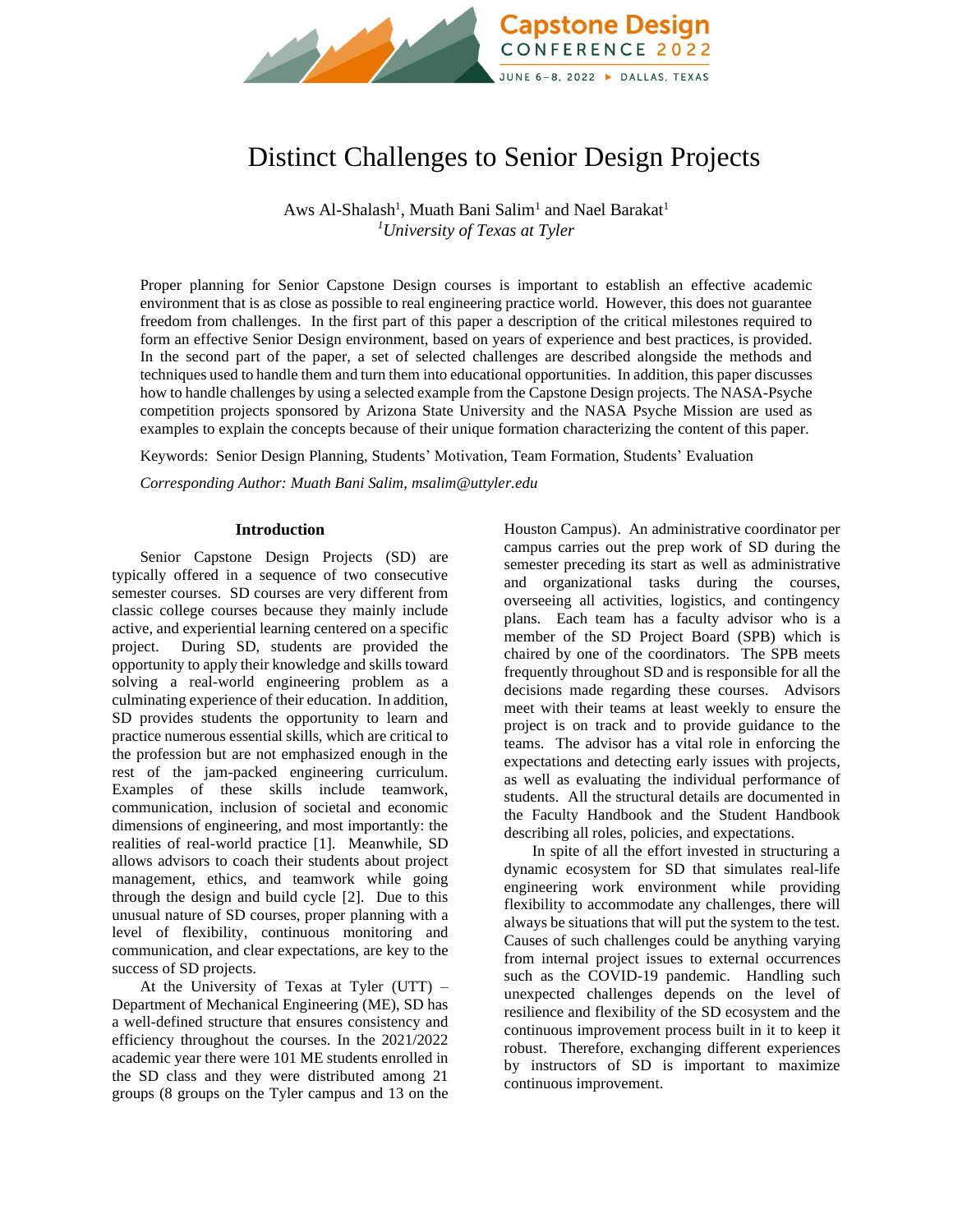This paper consists of two parts related to SD: the first part includes a listing of milestones that are critical to the structure and execution of SD based on numerous years of experience. The second part discusses handling selected challenges using the context of the Psyche projects as an example.

### **Critical Milestones in Senior Design**

Critical milestones of SD are set at the beginning of the semester on a strict timeline. Figure 1 shows these milestones in a chronological order. Following is a description of each milestone:

1. *SD Orientation:* During the first two weeks of SD, available projects are announced, teams are formed, and expectations are set. In addition, multiple essential skills are strictly emphasized such as professional communications, team contract and protocols, and professional behavior.



Figure 1: SD Milestones

2. *Team Selection:* There are many theories and methods for team formation or selection [3]. Each of these has its advantages and disadvantages. Previously at UTT ME department the method of placing students at similar performance levels in the same team was applied. The disadvantage of this method was that a few students used it as an excuse for their lack of performance because they did not like the project they were on. This year a different method was applied where each project was given a relevant tile and a two-line description then announced in a list. Students were required to submit their choice of three projects in order of preference. 90% of the students ended up being placed at their first-choice projects and the rest at the second-choice project. As a result, no complaints were received this year regarding the team placement or project selection.

3. *Literature Review:* In this stage, regular communication with the sponsor is established. As

much data about the project as possible is collected to be employed in formulating the project specifications. In parallel, preliminary acceptance criteria for project completion is discussed corresponding to specifications. This milestone helps in establishing system thinking skills and in building students' ability to see the big picture. Following this stage teams engage in design ideation, concept generation, and solutions formulation to the engineering problem at hand. A concept from amongst multiple is selected and discussed with the advisor and the sponsor for justification.

4. *Scope Presentation:* In this stage, students present their project to a panel of SPB members with a focus on concept selection and plans to move forward. All details related to the presentation content and mechanics are provided to students ahead of time, including the grading sheets and rubrics used to grade them. This milestone is timed to be completed by the middle of the first semester. The presentation goal is to thoroughly examine progress and scrutinize proposed conceptual solution for technical feasibility. It also serves as the first realistic feedback to the teams providing a reality check. . Students use this feedback to correct and improve their concepts while working with their advisors towards a complete technical design.

5. *Design Review (DR):* This milestone starts 4 weeks after the scope presentations. There are two design reviews, one with the SPB members and another one with the sponsor. It is also described, in details, in the students' handbook and all expectations are provided with a grading rubric. Students are asked mainly to defend their technical design decisions (synthesis) and provide evidence that it will work (analysis) in front of a panel of SPB members first, and with the sponsor joining the panel at a following DR. The goal of the DR is to ensure that the proposed design is functional and ready for implementation. The DR is based on a presentation that is continuously interrupted by discussion, questions, notes, and feedback. Successful completion of this milestone means seeking sponsor approval in a following DR and consequently securing permission to order materials based on an approved budget. As a side note, the DR is an effective way to explore strengths and weaknesses of a curriculum because it forces students to put the hard skills and knowledge they acquired before SD into real application. The DR also serves a testbed for students' ability to design.

6. *Complete Design:* This milestone takes place when all DRs are completed, and students are granted approval to purchase materials and start building. Therefore, it is critical to ensure that budget and planned actions, especially testing, are set correctly at this point for the project to move smoothly during the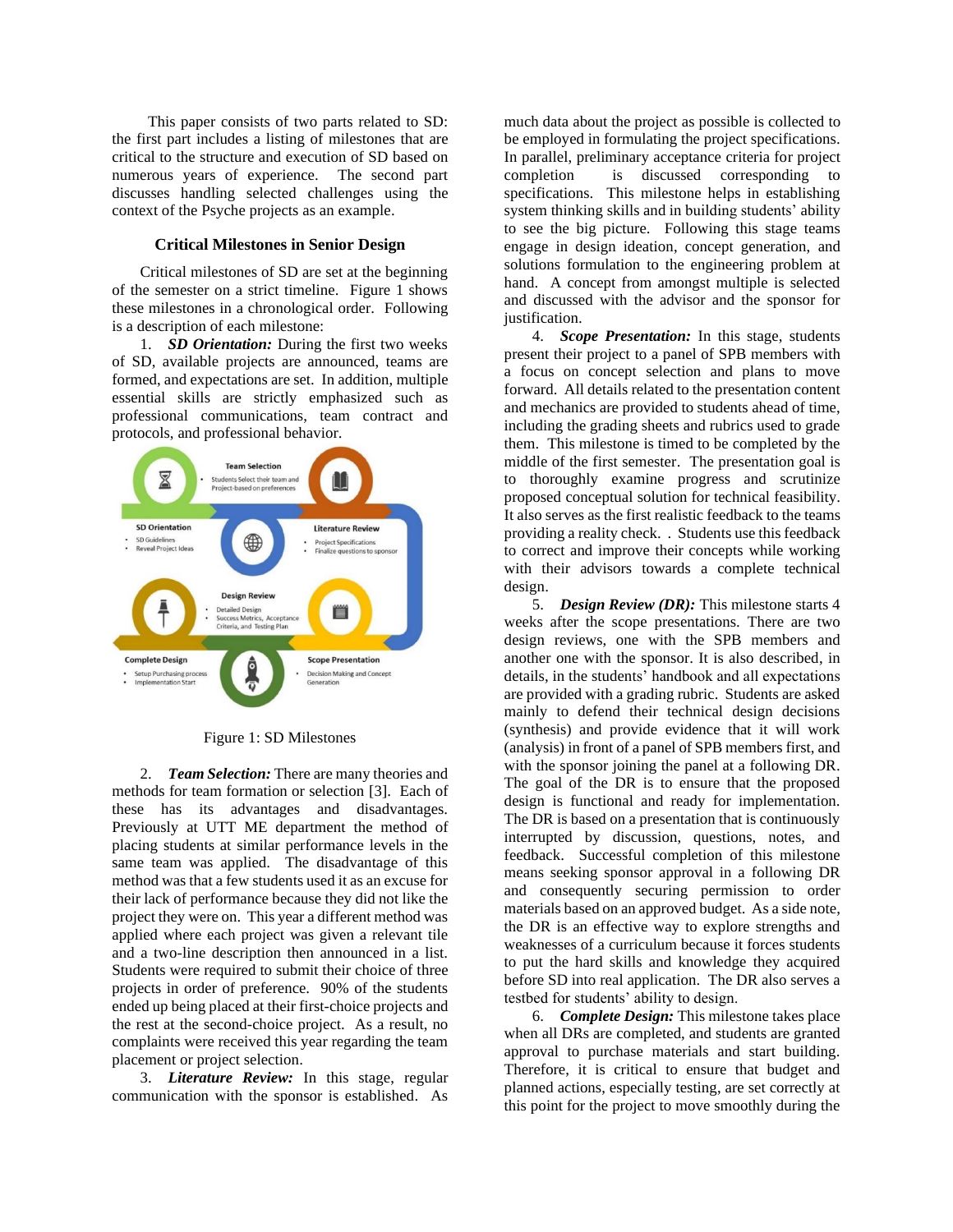entire following semester. At this milestone, mutually approved acceptance criteria are reviewed and reemphasized with the sponsor. This milestone is usually at the end of the first semester, and it clearly defines a successful project.

At UTT, these milestones are covered during the first semester of SD. The second semester is reserved for building, testing, and demonstration of outcomes. Design changes are expected as the team moves toward the implementation but are only allowed after a mutual agreement between the team and the sponsor with supervision from the faculty. In the case of major changes a DR might be required which is usually called and run similar to the first-semester practice. External judges and sponsors are usually invited at the end of the second semester to attend a design expo where all projects except confidential ones are presented and feedback Is provided for both students and the program for continuous improvement.

# **Selected Challenges**

Challenges are part of SD and will never cease to exist. Some challenges are repetitive and will take one form or another such as the lack of performance of one student hidden behind a performing team. Other challenges are unique such as the COVID-19 pandemic. Some challenges are internal while others are external to the project and academia such as a sponsor ignoring their commitment to SD. A description of selected interesting challenges is provided next in the context of the Psyche projects. The approach used at UTT ME department to address these challenges, based on pest practices and experience, is also reviewed. The Psyche projects were selected because they encapsulate most of the highlighted challenges. These projects are named after the Psyche NASA mission (this is the name of the asteroid as well) which is an exploration mission to a metal asteroid to be launched in Summer 2022. The spacecraft will embark on a four-year journey to reach the Psyche asteroid which is orbiting the Sun. The goal of the mission is to spend twenty-one months orbiting Psyche and mapping it and learning about its surface. Back on Earth, students and scientists alike are working on systems that aim to land on Psyche, navigate its terrain and collect samples. UTT applied and was awarded four capstone projects (Hypothesized surface: Landing System, Robotic Explorer, Sampling System, and Returning Samples) from the main Psyche project at Arizona State University (ASU). All the current student projects are designed for hypothesized surfaces which makes them both exciting and speculative. This made it the perfect case study for this paper besides the thousand miles between UTT and ASU. It is to be noted here that most

of these challenges are correlated at some level and do

have reciprocal effects on each other.<br>1. **Motivation:** Students' 1. *Motivation:* Students' motivation is influenced by many factors especially in a new and challenging experience like SD. On the one hand, a unique event causing major demotivation was the COVID-19 pandemic because it forced a sudden change in the entire educational process including social distancing and remote communication [4]. On the other hand, annually repeating demotivators include grade anxiety caused by students' inability to estimate their standing in these "open-ended" courses. Another repeating demotivation results from students not being able to choose their team or project. In general, demotivation is strongly connected to uncertainty and anxiety. To ensure continued levels of high motivation among students a continuous clear communication carrying timely feedback and instructions, as well as continuous highlighting of stepwise accomplishments along the way by the advisors, proved to be a significantly effective approach in increasing and preserving motivation levels. Moreover, allowing limited flexibility to accommodate uncontrollable occurrences adds another motivational element as it targets grade anxiety directly. One other major internal cause of demotivation is the students' unrealistic expectations about the amount and consistency of the workload in SD based on experience in other courses with similar credit allowances. This misunderstanding is expected but is usually overlooked causing significant challenges to students' motivation and success. Again, continuous clear communication with a focus on SD nature, workload, and expectations, as well as an early set of exercises to get used to uneven workload distribution helps resolve this issue. Finally, this challenge is common to all SD projects and the Psyche projects were no different. In fact, the Psyche projects led to higher levels of student uncertainty and anxiety, by incorporating a remote sponsor. However, the same prescribed approach of timely, continuous, clear communication and responses was effective in resolving the motivation challenge even with the Psyche.

2. *Students' Performance Evaluation:*  Because of the emphasis on teamwork during SD, students with inherently problematic time management skills or with tendencies to do the minimum end up exploiting the situation by taking a free ride. This causes complex problems, the simplest of which, is loss of trust in the system by the hardworking team members leading to demotivation. Evaluating students' performance equitably, individualistically, and clearly, while performing team tasks is a very challenging balancing act for the instructors. Therefore, from the onset of SD at UTT,